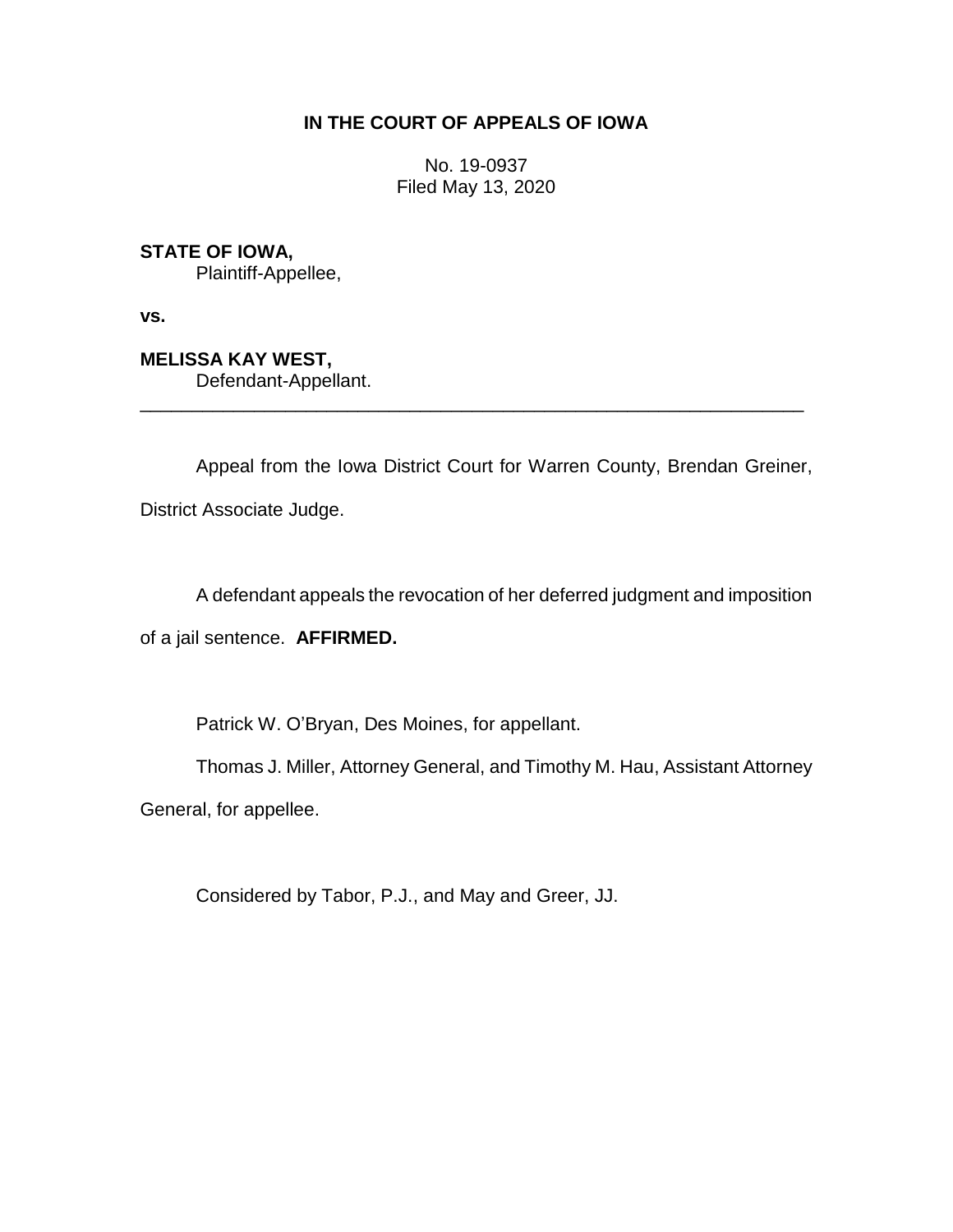**MAY, Judge.**

Melissa West pled guilty to operating a motor vehicle while intoxicated. The court granted a deferred judgment and ordered probation. Multiple probation violations were reported. Ultimately, the district court revoked West's deferred judgment and imposed a thirty-day jail sentence. We affirm.

Iowa Code section 907.3 (2017) governs deferred judgments and their revocation. It provides, in relevant part: "Upon a showing that the defendant is not cooperating with the program of probation or is not responding to it, the court may withdraw the defendant from the program, pronounce judgment, and impose any sentence authorized by law." Iowa Code § 907.3(1)(b); *see also id*. § 908.11(4). We review revocations for abuse of discretion. *See State v. Liddell*, 672 N.W.2d 805, 816 (Iowa 2003).

On appeal, West claims "the State failed to show that" she "was not cooperating with the program of probation or was not responding to it." "Accordingly," West argues "the district court should not have revoked" her deferred judgment "and should have kept" her "on probation."

We disagree. West's own written admissions show she failed to cooperate with probation. She signed and filed a stipulation that stated: